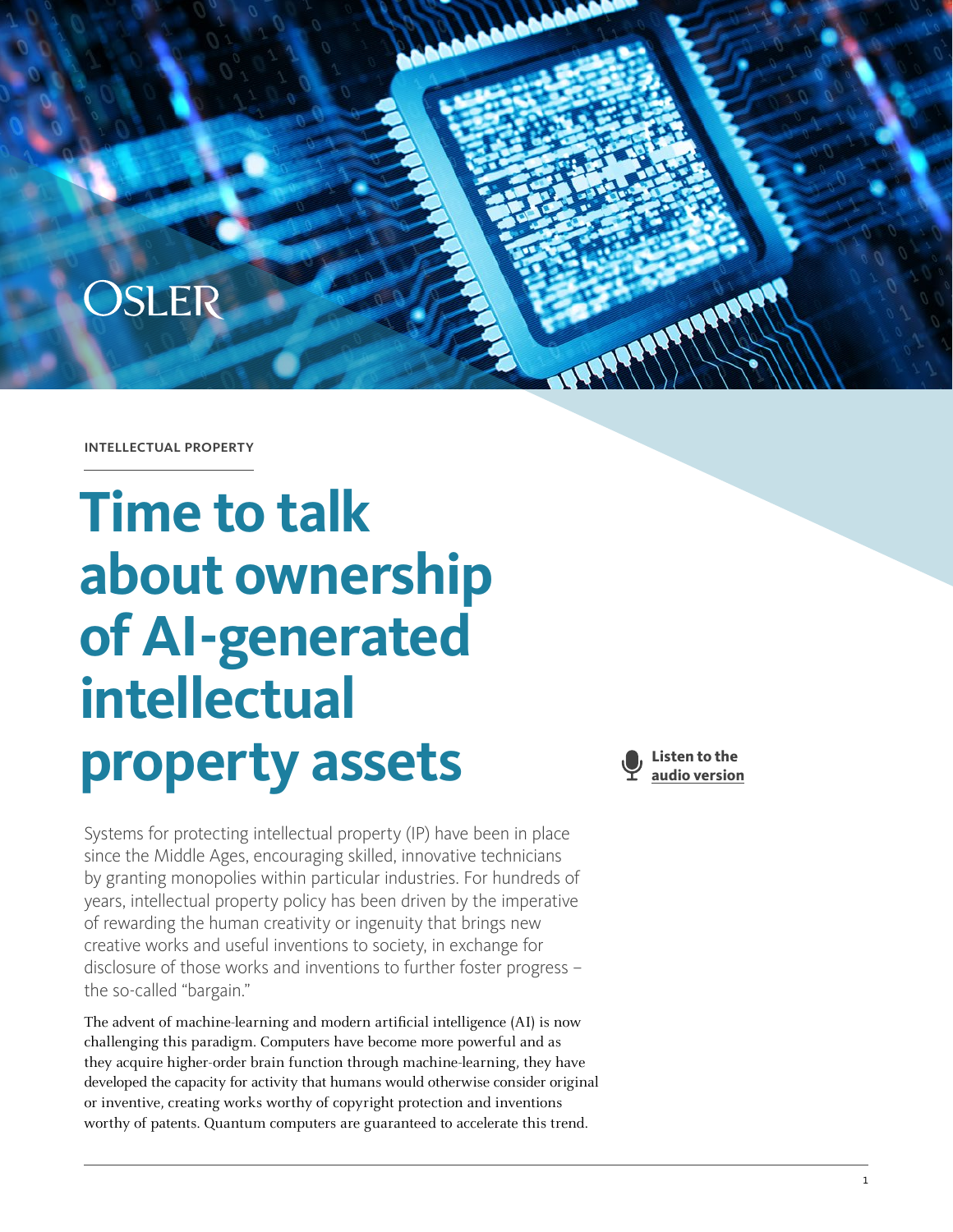But who owns these in silico creations? The answer is far from clear, in part owing to the competing policy goals underpinning IP systems. Though IP protection is designed to reward humans for their creativity and ingenuity to foster such behaviour, so too is IP protection designed to advance technological progress irrespective of how it arises. IP statutes are designed by humans for humans – but must it be so?

The past year has brought this issue to the forefront, in the fields of both patent and copyright.

### Patents: Can AI be an inventor?

In 2021, we saw the first global court decisions to grapple with whether a nonhuman can be an inventor for the purposes of patent law. A patent application having an AI inventor named DABUS (Device for Autonomous Bootstrapping of Unified Sentience) has been filed in 17 countries. DABUS was created by Dr. Stephen Thaler and he is stated to be the owner of the patent applications. Patent offices have been forced to determine whether a patent can be issued with DABUS as the named inventor. So far, four countries have weighed in, with mixed results.

In July 2021, DABUS scored two wins. First, the South African Patent Office issued a patent listing DABUS as inventor, although no reasoning was provided because South Africa grants patents without substantive examination (and this patent remains subject to court challenge).

Shortly after, the Federal Court of Australia came to the same result under Australian law, explaining that patent law contains no requirement that an inventor be human. The Australian Court was motivated by the need to promote and reward technological innovation, noting that the term "inventor" was undefined and its ordinary meaning (like other agent nouns, such as "computer" or "dishwasher") does not exclude non-humans. After concluding that DABUS was the inventor, the Court found that Dr. Thaler was the invention's owner because he derived title from the inventor, DABUS. To reach this result, the Court reasoned that it was not necessary that an inventor be a legal person capable of assigning rights to conclude that an owner's title has been "derived" from the inventor in accordance with the Australian Patents Act. It will be interesting to see if this rationale justifying the assignment of rights from a nonhuman inventor to a human assignee will be applied in other jurisdictions.

Courts in the United Kingdom and United States have come to a different conclusion on the inventorship issue. The U.K. Court of Appeal concluded that the character and obligations of an inventor necessitate that they be human. Machines lack legal personality and cannot have rights, nor can they transfer rights to their owners. A machine cannot offer a statement that it is the true inventor of an invention. In the United States, the U.S. District Court for the Eastern District of Virginia pointed to the definition of an inventor in U.S. patent law as being an "individual," which must be a "natural person" under U.S. law, and to the human-oriented requirement of an inventor to indicate their "belief" regarding their inventorship.

Though IP protection is designed to reward humans for their creativity and ingenuity to foster such behaviour, so too is IP protection designed to advance technological progress irrespective of how it arises.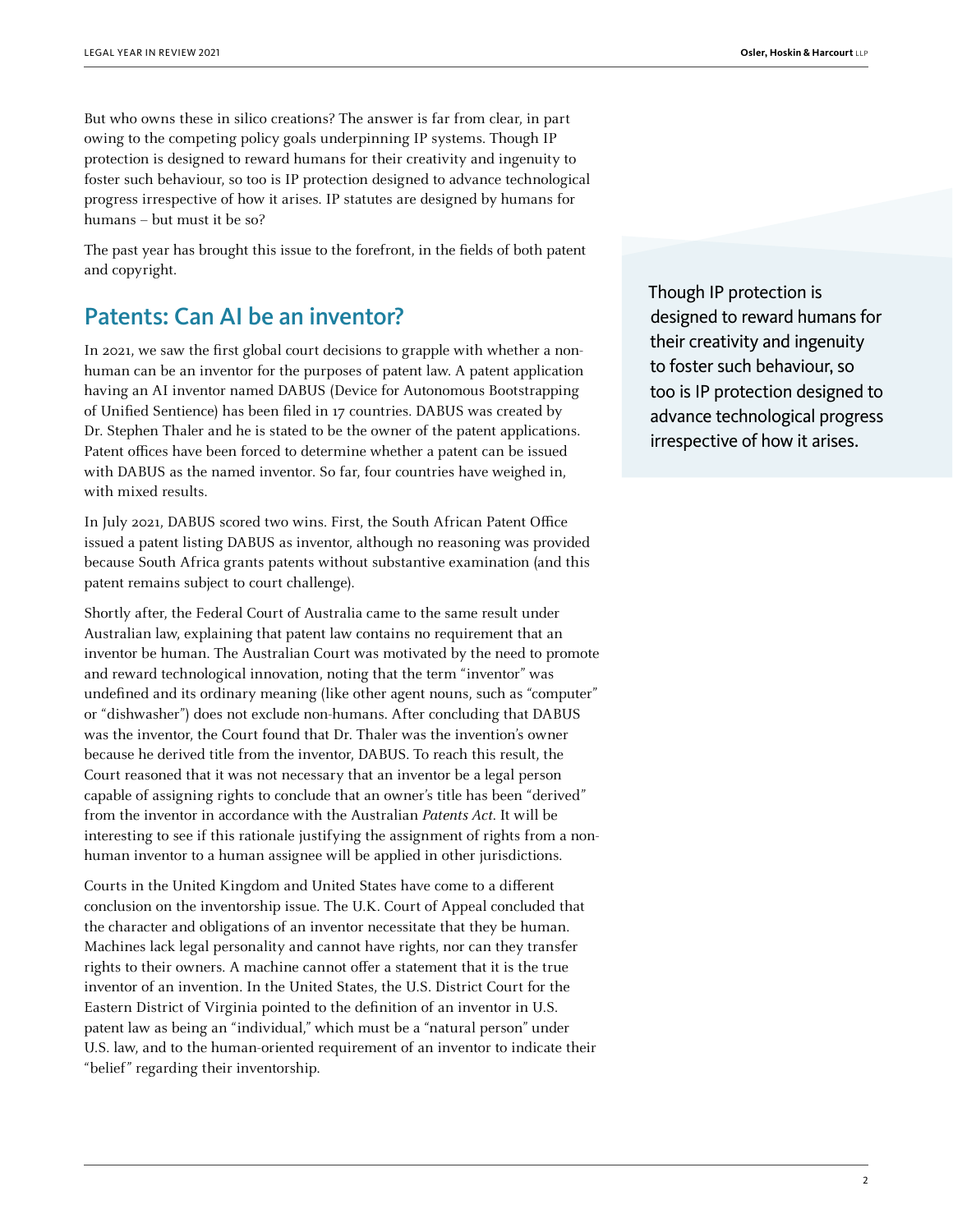No Canadian authority has yet weighed in on this issue, although as Canadian patent law is modeled most closely on U.S. and U.K. law, it stands to reason that the perspectives in those jurisdictions will carry weight in any future case. However, like in Australia, there is no definition of "inventor" in Canada's Patent Act.

### Copyright: Can AI be an author?

AI also raises novel issues with respect to copyright, including on the question of authorship and ownership of works generated by AI. Under current copyright law in Canada, it is unclear whether AI-generated works are protected by copyright. Copyright protects works that are the product of the exercise of an author's skill and judgment. The default rule is that the author is the first owner of copyright (subject to certain exceptions). There is no definition of "author" in Canada's Copyright Act, but copyright jurisprudence suggests that an author must be a natural person.

AI systems are now capable of creating works that are generated – to some degree or even entirely – independent of human intervention. This development challenges established legal doctrine which has understood and defined authorship as an act of expression originating from a human being. Whether AI-generated works are protected by copyright, and if so, who owns legal rights to the work, is an important issue with implications for public policy and the Canadian economy.

In July 2021, the Government of Canada published a consultation paper soliciting submissions on, among other things, a modern copyright framework for AI in Canada. With respect to authorship and ownership of AI-generated works, the consultation paper suggested three possible approaches:

- The first approach is to make entirely AI-generated works ineligible for copyright protection. This approach reflects the state of the law in a number of countries, including Australia, where (unlike for patented inventions) copyright only protects works produced by a human author, not machinegenerated works.
- The second approach is to attribute authorship to the human or humans who arranged for the creation of the work (but not to the AI that actually created the work). This approach to AI-generated works has been implemented through legislative changes in several common law jurisdictions, including the United Kingdom, Ireland and New Zealand.
- The third approach is to permit copyright protection of AI-generated works, but to consider them to be "authorless." Under this approach, presumably no moral rights would attach to AI-generated works, meaning that no individual would have the right to have their name attributed to the work as the author or to preserve the integrity of the work.

While adopting any of the above approaches would help to clarify legal rights to AI-generated works under Canadian law, each one has significant economic and public policy implications. This is particularly the case given the importance of AI in the modern economy and the public interest in promoting AI development and use in Canada. It remains to be seen which approach Canada will adopt.

Whether AI-generated works are protected by copyright, and if so, who owns legal rights to the work, is an important issue with implications for public policy and the Canadian economy.